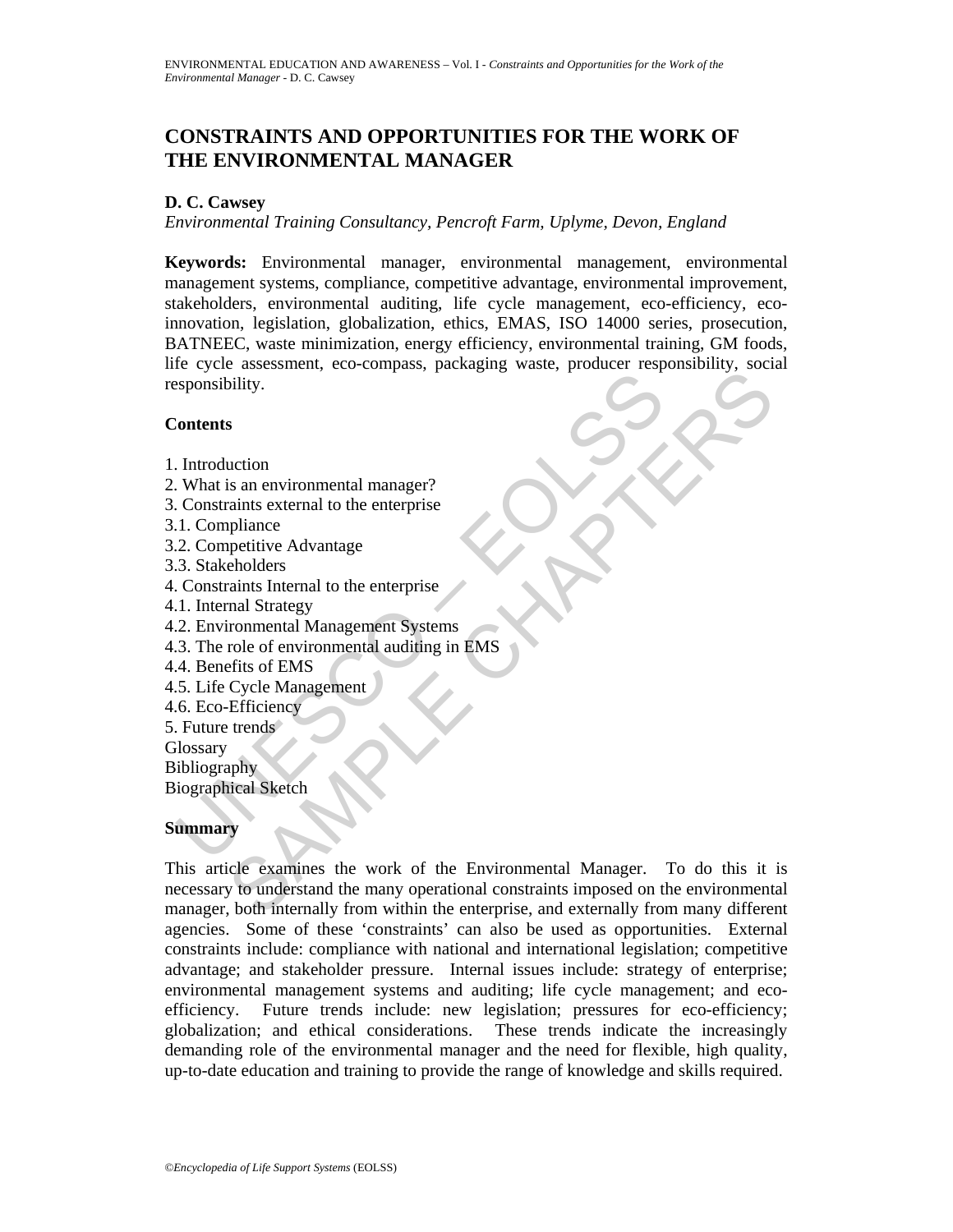## **1. Introduction**

This article examines the work of the Environmental Manager. To do this it is necessary to understand the many operational constraints imposed on the environmental manager, both internally from within the enterprise, and externally from many different agencies. Some of these 'constraints' can also be used as opportunities. Future trends are explored which indicate the increasingly demanding role of the environmental manager and the need for flexible, high quality, up-to-date education and training to provide the range of knowledge and skills required.

## **2. What is an Environmental Manager?**

An environmental manager is an employee of an enterprise with responsibility for controlling the impact of the enterprise on the environment, however, in reality the role and tasks of such a person may differ considerably from one enterprise to another. In this respect two important factors are: the size of the enterprise; and the extent to which the activities of the enterprise impact on the environment.

Larger enterprises often have a central environmental department together with a manager responsible for environmental matters at each operating site. In smaller enterprises the role is often combined with other responsibilities such as health and safety.

In environmental manager is an employee of an enterprise with n<br>ontrolling the impact of the enterprise on the environment, however, is<br>not tasks of such a person may differ considerably from one enterprise<br>is respect two rommental manager is an employee of an enterprise with responsibility for the enterprise on the enterprise on the enterprise on the enterprise of the charget of the enterprise on the enterprise to another. I predict two im Some enterprises, such as those in the chemical industry, undertake activities which can have significant environmental impacts. In such enterprises the role of the environmental manager is important and often high profile. For some enterprises, such as office-based enterprises, the activities may not have such obvious and immediate environmental impacts, and the role of the environmental manager may be considered to be less important.

Whatever the size and scope of the activities of the enterprise, the work of the environmental manager is largely defined by both external and internal constraints. The nature of these constraints will now be examined.

## **3. Constraints External to the Enterprise**

## **3.1. Compliance**

All enterprises are required to demonstrate compliance with international and national environmental legislation. Failure to ensure compliance with the legislation can result in prosecution of the enterprise as a corporate entity and/or prosecution of individual employees or directors of the enterprise deemed to be responsible for the transgression. In some cases a successful prosecution by the relevant enforcement agency can result in one or more of the following: withdrawal of license to operate; heavy fines; imprisonment. At the minimum such an outcome may result in some bad publicity for the enterprise. At the maximum it may result in the enterprise going out of business.

Some examples of successful prosecutions brought by the UK Environment Agency are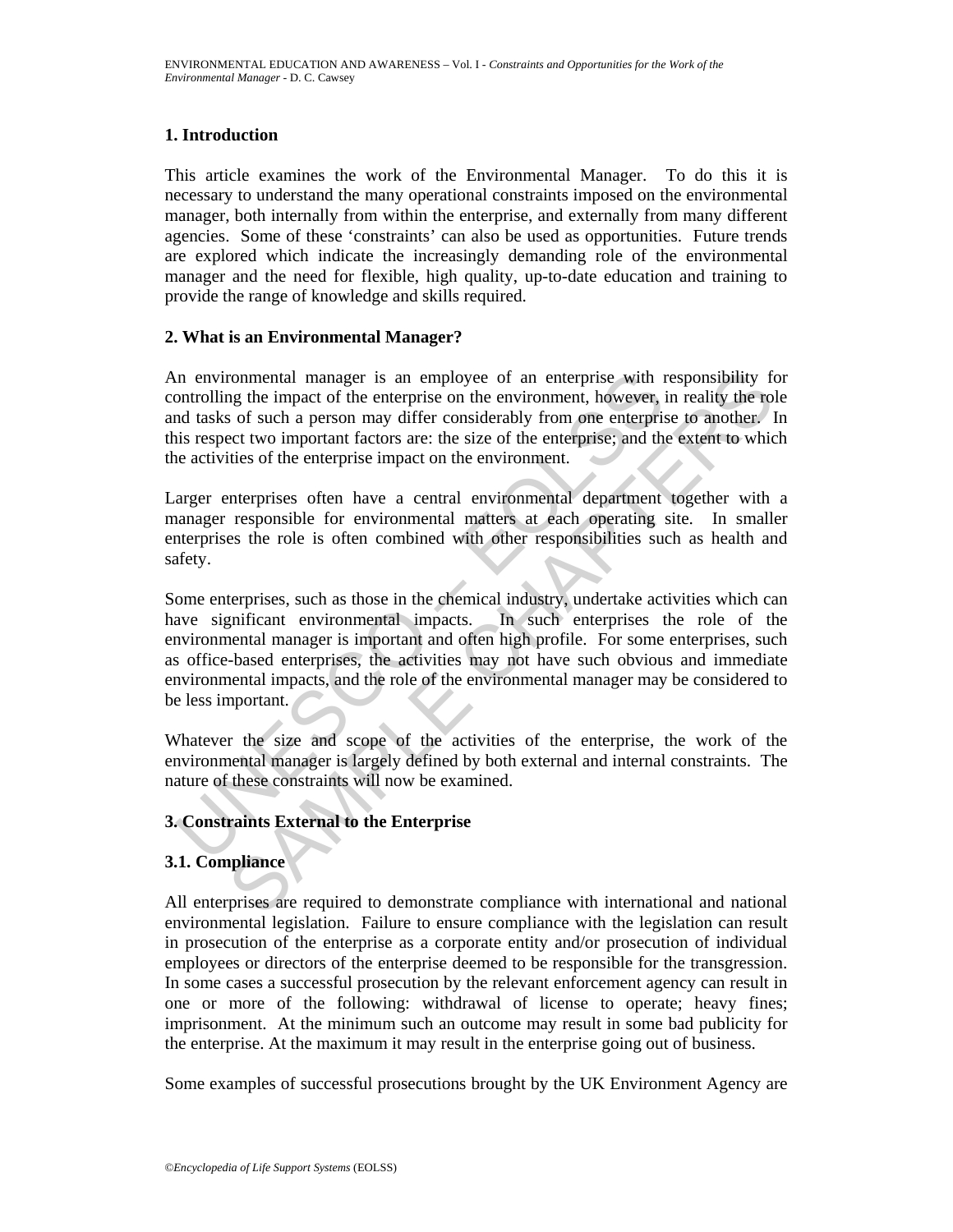given in Appendix 1. Although these offences are of different types, they all resulted from failure of the employees responsible for environmental management to ensure compliance with the current legislation.

#### **Appendix**

#### **Example 1**

£270,000 PROSECUTION OF SARP UK LTD AFTER 2 TOXIC GAS CLOUDS ESCAPED OVER KILLAMARSH (NEAR SHEFFIELD) IN MAY 1998

#### **Offences included:**

"Keeping controlled waste, namely special waste comprising a mixture of acids, in a manner likely to cause pollution of the environment or harm to human health contrary to Sec 33 (1)C and Sec (33) (9) of the Environmental Protection Act 1990"

"I was delighted with the outcome. These were serious offences and the penalties were sufficiently large to gain the attention of the boardroom. I hope this sets a trend for future sentences"

Ed Gallagher, EA Chief Executive

(UK Environment Agency Press Release 23 December 1999)

#### **Example 2**

RHODIA ECO SERVICES FINED £13K +COSTS FOR 2 OFFENCES OF DISCHARGING TOXIC EFFLUENT CONTAINING MERCURY IN THE RIVER ROTHER NEAR CHESTERFIELD IN 1998

#### **Offences:**

"failure to comply with authorisation to carry out a process using the best available techniques not entailing excessive cost. Contrary to Sections 6, 7, 23 of the Environmental Protection Act 1990"

cause pollution of the environment or harm to human health contrary to Sec 33 (1)<br>of the Environmental Protection Act 1990"<br>T' ava delighted with the outcome. These were serious offences and the penaltie<br>Farge to gain the Union of the environment or harm to human health contrary to Sec 33 (1)C and Sec (33) (9)<br>vironmental Protection Act 1990"<br>elighted with the outcome. These were serious offences and the penalties were sufficiently<br>gian the "did cause poisonous, noxious or polluting matter namely effluent containing mercury to enter controlled waters namely the River Rother. Contrary to Sections 85 (1), 85 (6) of the Water resources Act 1991"

(UK Environment Agency Press Release 9 December 1999)

#### **Example 3**

COMPANY DIRECTOR FINED £5K +COSTS FOR ILLEGALLY DUMPING DEMOLITION WASTE NEAR HARROGATE

ALSO DISQUALIFIED FOR BEING A COMPANY DIRECTOR FOR 2 YEARS

(UK Environment Agency Press Release 10 January 2000)

#### **Example 4**

LEIGH ENVIRONMENTAL FINED OVER £100K FOR FALSIFICATION OF LANDFILL DATA SENT TO EA FROM SITES NEAR TELFORD AND WARWICK

Data for difficult waste (including cyanide, mercury, cadmium, arsenic) and leachate were regularly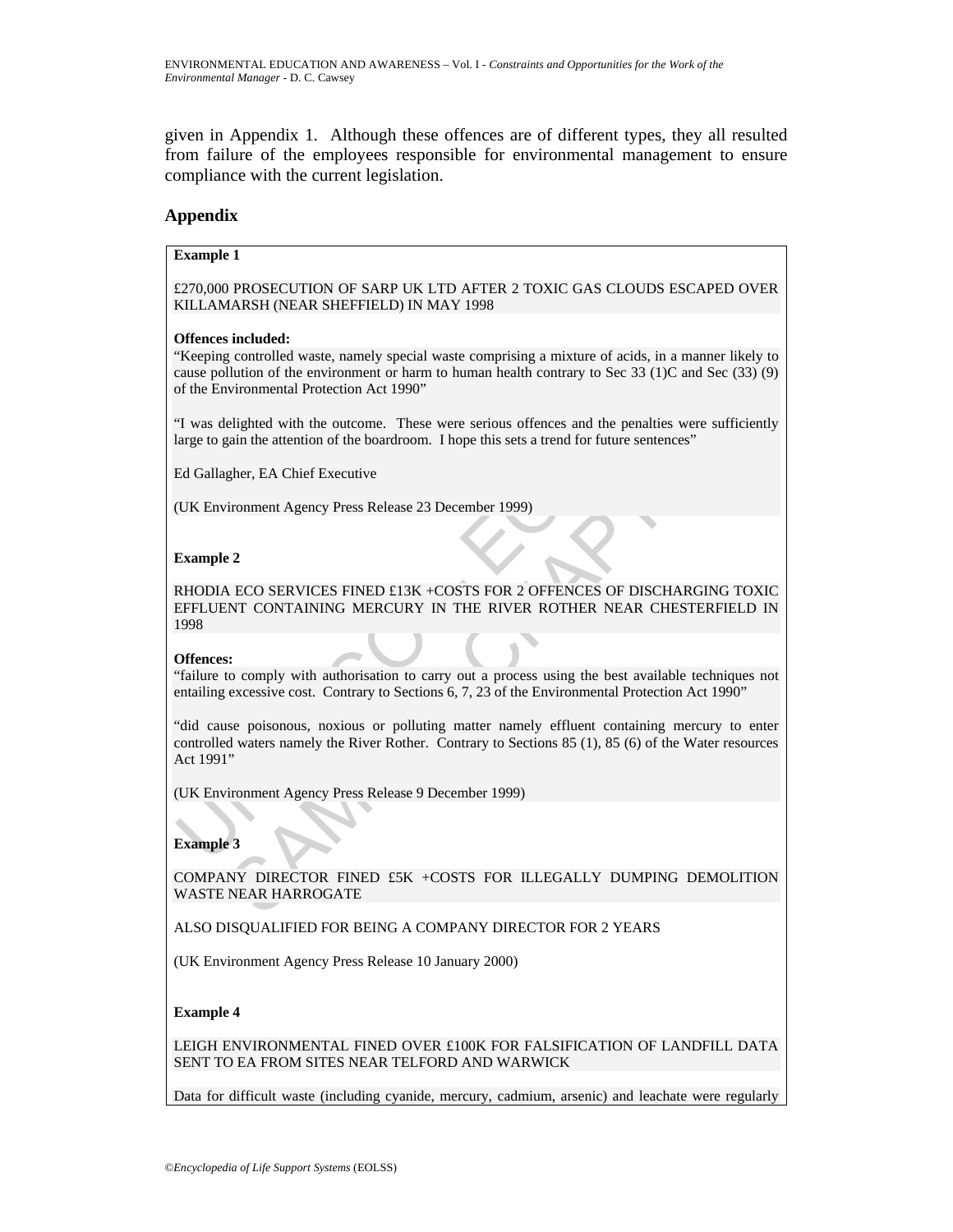#### falsified.

"This incident was extremely serious, especially considering Leigh Environmental Ltd's poor environmental record in the West Midlands…. This case resulted partially from the company not taking the due diligence required of an organisation which handles dangerous substances." EA Area Manager

(UK Environment Agency Press Release 6 January 2000)

Appendix 1: Examples of Successful Prosecutions of Enterprises by the UK Environment Agency.

### **3.2. Competitive Advantage**

Theory of shares are clearly primarily in business in order to previous<br>portal comparison of shareholders, all enterprises including governmental organizations prefer to operate efficiently and reduinimum. This can appear To comparing a reclearly primarily in business in order to produce profits for<br>nears or shareholders, all enterprises including governmental and non-<br>near or shareholders, all enterprises including governmental and non-<br>ne Although companies are clearly primarily in business in order to produce profits for their owners or shareholders, all enterprises including governmental and nongovernmental organizations prefer to operate efficiently and reduce costs to the minimum. This can appear to be a constraint for the environmental manager because the achievement of environmental improvements in the enterprise may require capital investment. Even training of employees in environmental awareness and improved environmental practices can be seen as a cost for the enterprise. Such attitudes may apparently reduce costs in the short-term, but in the longer term may result in unsatisfactory compliance with legislation, poor environmental practices and a loss of competitive advantage. Many enterprises have recognized that relatively simple improvements, for example in energy efficiency and waste minimization, can lead to substantial cost savings with relatively short payback periods. An example is provided in Appendix 2.

## **Skippingdale Paper Products Ltd – nappy pads**

**Improvement 1** 

- *Old process:* Cutting by high pressure water jets. Water and fibre slurry waste to landfill – 5t/day.
- *New process*: Moulding. No slurry waste.
- *Saving*: £20k/yr landfill; £800k/yr material costs.
- *Payback*: 1 year.

### **Improvement 2**

- *Changed process:* Reduction in pack volume by c60%.
- *Saving:* £195k/yr transportation costs 600k km less per year.
- *Payback:* 6 months.

### Appendix 2: Examples of Environmental Improvements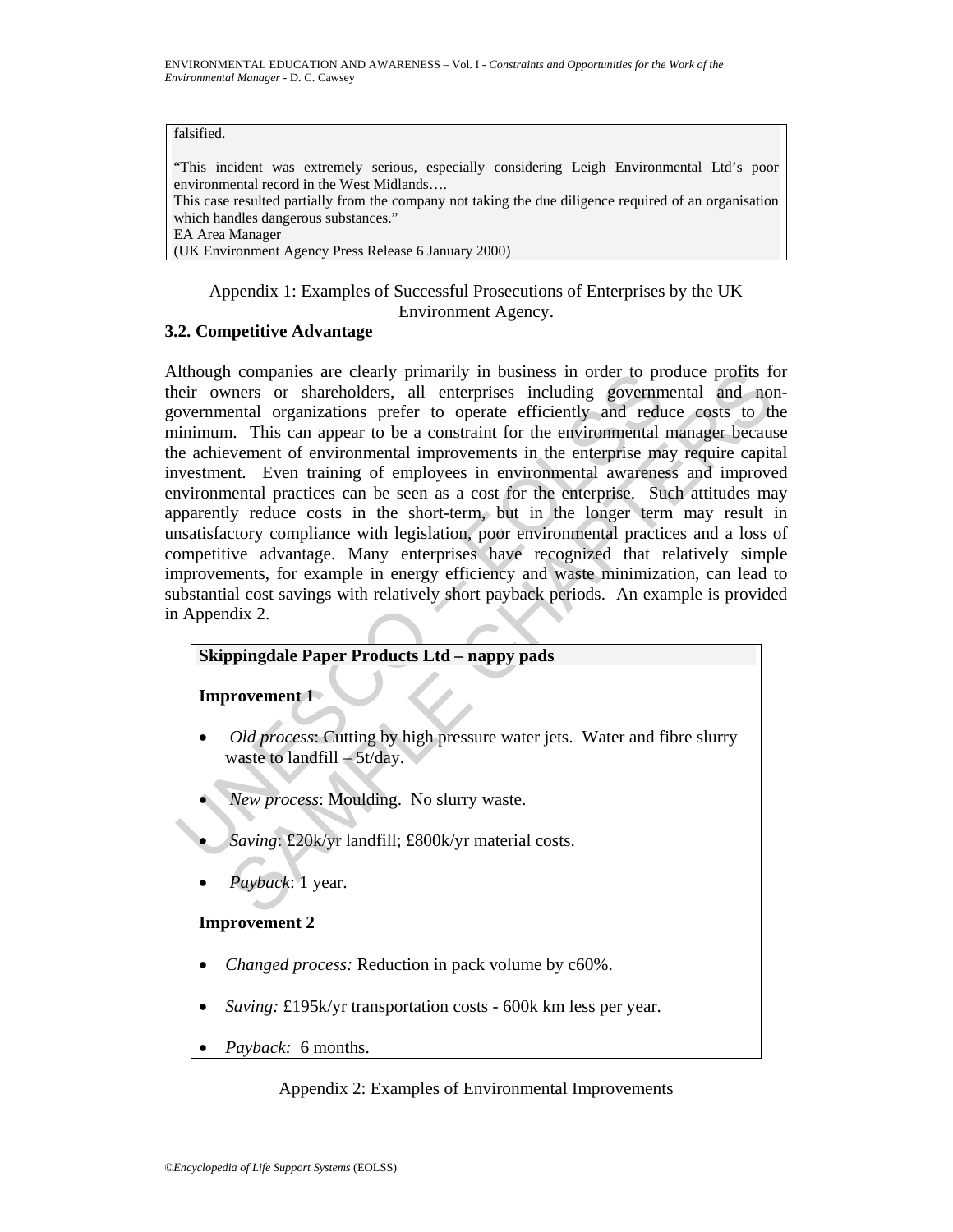There are other competitive advantages that may result from improved environmental performance. These can include:

- Improved materials and energy efficiencies;
- Better product quality;
- Customer satisfaction and loyalty;
- Improved external 'image';
- Increased staff commitment;
- Reduced risk exposure;
- Lower insurance premiums;
- Cheaper finance.

ome enterprises have recognized these competitive advantages and is<br>to ut to be identified as 'environmentally friendly'. In its advertising<br>ank in the UK stated "We promise to never invest our customers" mot<br>at needlessly terprises have recognized these competitive advantages and have defiberated<br>be identified as 'environmentally friendly'. In its advertising the Co-operative<br>he UK stated "We promise to never investor or customers" money in Some enterprises have recognized these competitive advantages and have deliberately set out to be identified as 'environmentally friendly'. In its advertising the Co-operative Bank in the UK stated "We promise to never invest our customers' money in companies that needlessly pollute". The Swedish-based chain-store IKEA has also adopted practical 'green' policies, for example by eliminating the use of chlorine bleached paper and substituting polypropylene and wood products for PVC products. In such enterprises where the directors are committed to a comprehensive long-term environmental strategy, then environmental improvement becomes integral to all aspects of the operation of the enterprise. In this context the environmental manager is a key employee involved in developing and implementing the strategy.



# TO ACCESS ALL THE **19 PAGES** OF THIS CHAPTER, Visit: http://www.eolss.net/Eolss-sampleAllChapter.aspx

#### **Bibliography**

Commission of the European Union (CEC) (1993). Allowing Voluntary Participation by Companies in the Industrial Sector in a Community Eco-Management and Audit Scheme, Council Regulation No 183 6/93, June 1993, Official Journal of the European Communities No L 168/1, 10 July 1993. [The EU regulation introducing EMAS.]

Fussler, C. (1996). Driving Eco-Innovation, Pitman, London. [This work explains the opportunities and barriers for eco-innovation by businesses. It includes description of the eco-compass.]

Gilbert, M. and Gould, R. (1998). Achieving Environmental Standards, 2nd Edition, Financial Times Pitman Publishing, London. [A practical guide to implementing an environmental management systems in an enterprise.]

Gouldson, A. and Murphy, J. (1998). Regulatory Realities: The Implementation and Impact of Industrial Environmental Regulation, Earthscan, London. [This work considers the impact of regulation on enterprises.]

International Standards Organisation (ISO) (1996). ISO 14001 Environmental Management Systems – Specification with Guidance for Use, Geneva. [The international standard. NB Status of the ISO 14000 Series standards and copies can be obtained from ISO Secretariat, Case Postale 56, CH-1211 Geneva 10,